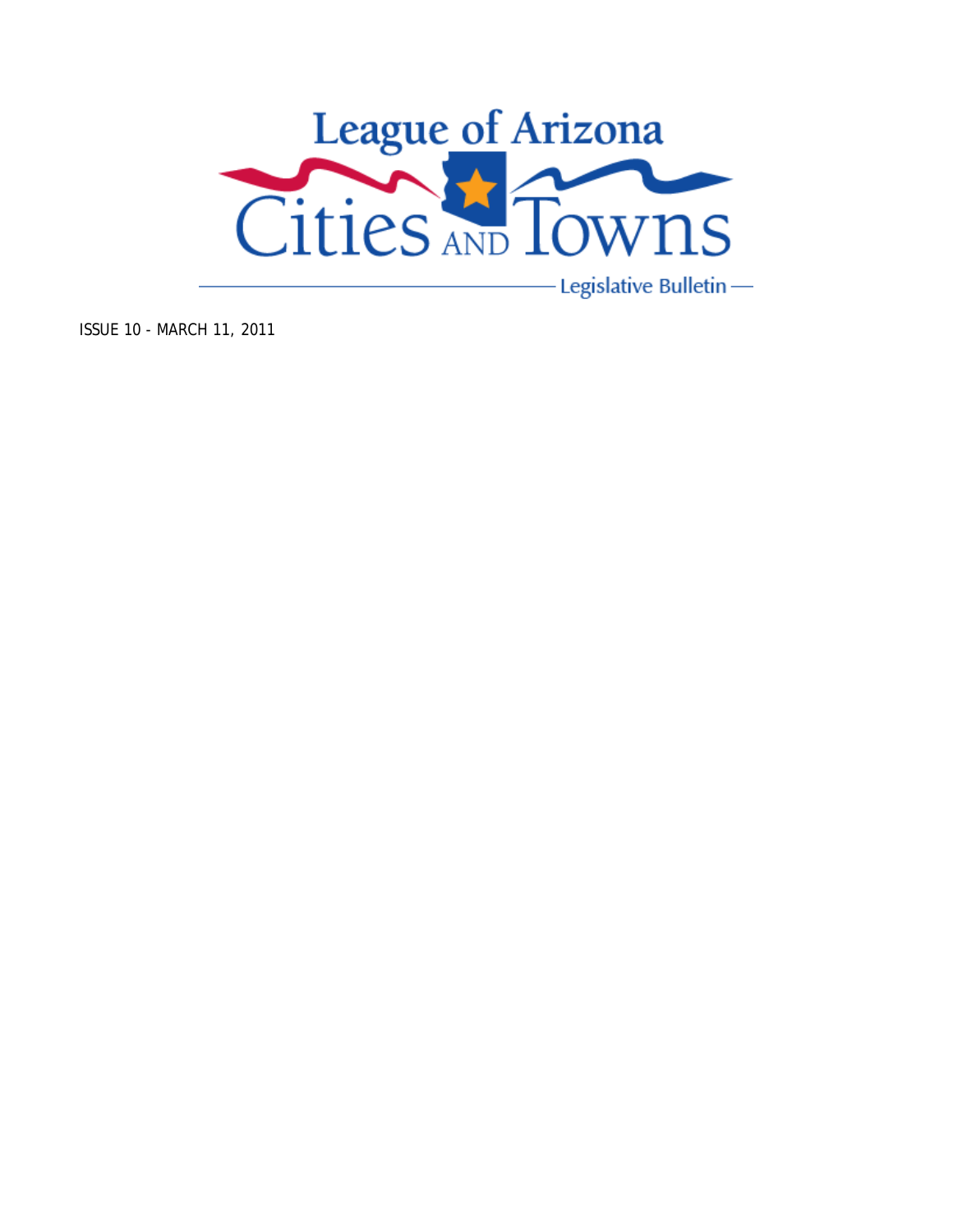### Legislative Overview

Today is the sixty-first day of the first regular session of Arizona's 50th Legislature. If recent history is repeated and leadership expectations are fulfilled, then the current session is more than halfway completed.

Only two weeks of committee hearings remain. In the meantime, closed-door negotiations continue regarding production of a budget for the coming fiscal year. There is much speculation at the Capitol regarding the development by conservative legislators of an alternative budget containing spending cuts far more draconian than those proposed in the Governor's budget. The League is prepared to vigorously oppose any proposals calling for harmful budget reductions to cities and towns.

### Development Impact Fees

Cities and towns are strongly encouraged to contact their members of the House of Representatives and ask them to oppose SB 1525 (city; town; development fees). The bill makes a number of sweeping changes to the development impact fee system and moves Arizona away from the principle that growth should pay for itself, rather than increase the burden on existing taxpayers.

This bill was drafted without involvement from cities and towns, and it undoes many items that have been previously negotiated between the homebuilding industry and municipalities over the last six years. City and town impact fee rates are currently under a statutory freeze that continues through June of 2012.

At the request of Governor Brewer, both sides have agreed to discuss the impact fee process, with all issues on the table. The first meeting of that work group was scheduled for today (Friday). We will keep you updated about any progress on the issue resulting from this work group process. Meanwhile, tell your Representatives that, among other things, the bill:

- limits the number of things for which impact fees can be charged, taking discretion away from city and town councils;
- changes how the fees are to be calculated;
- redefines which developments are eligible to benefit from impact fees and the process for updating a city's infrastructure improvement plan;
- sets up an extensive "offset" provision to credit other taxes and revenues against impact fees, making it unlikely any impact fees could even be assessed;
- $\bullet$  requires projects to be completed within five years (or else development fees are refunded);
- greatly extends the timeline for adoption of fee schedules;
- jeopardizes the ability of cities to pay back outstanding bonds with impact fees, which may result in higher property or sales taxes;
- creates a new advisory committee in each city or town; at least 60 percent of this committee's membership must be drawn from the real estate and homebuilding industries;
- establishes an unreasonably short period of time for all cities and towns to rewrite their local development fee ordinances to comply with this new statute; and
- extends the "grandfather" provision for freezing rates on approved developments from two years to five years.

Please remind your Representatives that development impact fees actually create jobs because they are spent exclusively on infrastructure projects. Those infrastructure improvements are required for homebuilders to sell the houses they intend to build. It should not be the responsibility of city or town general funds or existing residents to subsidize growth in their communities.

# Residential Rental Taxes

On Tuesday, March 8, the House Committee on Government considered SB 1160 (city sales tax; residential rental). The bill, requiring that the imposition of any tax increase on residential landlords be approved by a vote of the people, had previously passed the full Senate. Despite the League's vocal opposition, the bill was approved by the committee on a vote of 8-1. The bill now proceeds to the House floor.

# Apartment Trash Collection

SB 1204 (trash collection; multifamily housing) is scheduled to be heard in the House Government Committee next Tuesday. The bill mandates that private waste haulers be given the opportunity to contract for the removal of trash from apartment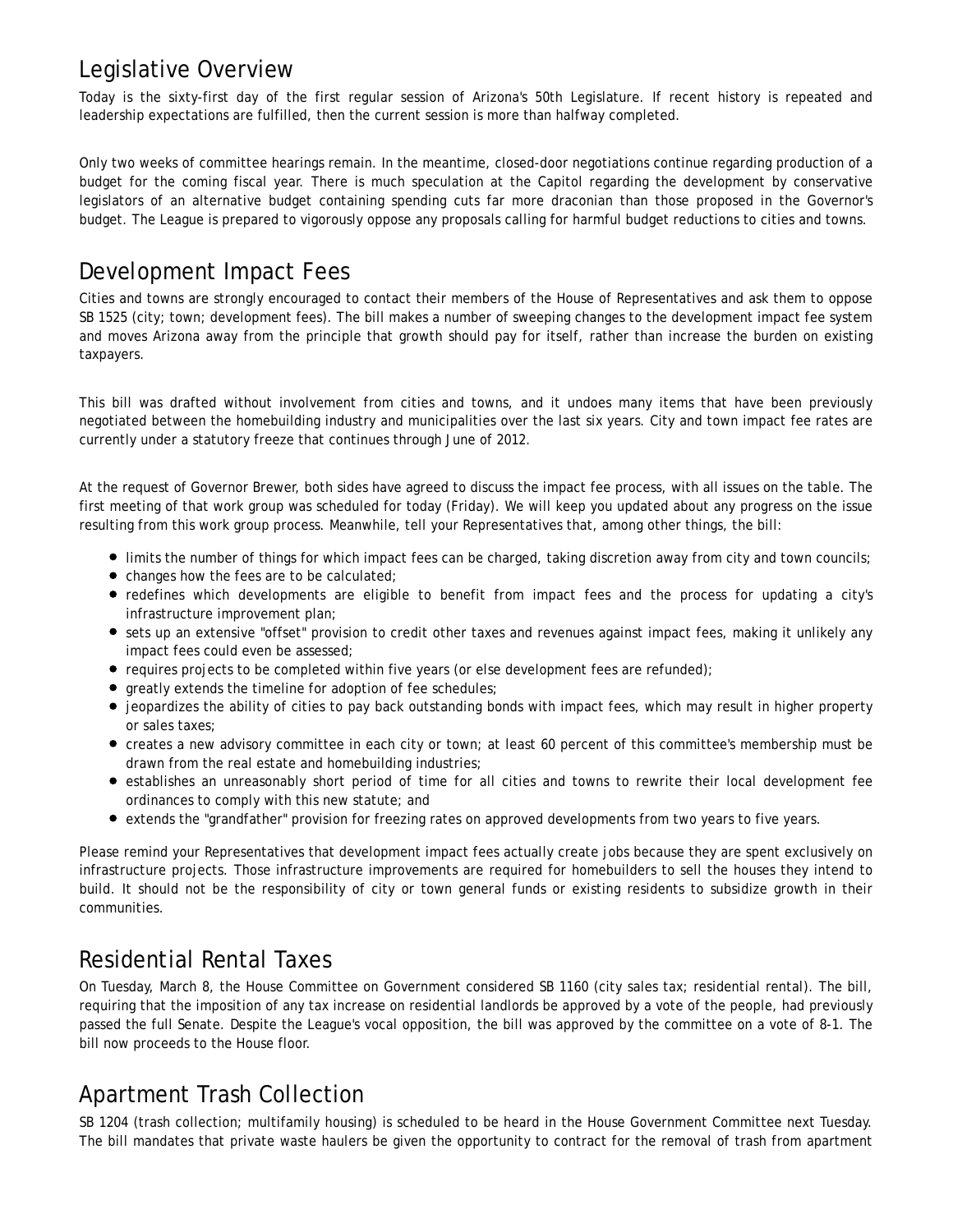complexes. The sponsor, Senator Gail Griffin (R-Hereford) had agreed to work with the League when the bill moved to the House, and we remain hopeful that there will positive changes to the bill that cities and towns can accept.

## Consumer Fireworks

On Wednesday, the Senate Committee of the Whole passed SB 1379 (consumer fireworks; regulation). The strike-everything amendment to the bill limits the extent to which cities and towns may regulate the use of fireworks. Among other things, it mandates that cities may not prohibit the use of consumer fireworks during the periods of June 15 to July 5 and December 12 to January 2. Additionally, the Senate adopted a floor amendment offered by Senator Frank Antenori (R-Tucson). That amendment prohibits the sale of fireworks in a county with a population of less than 500,000 people and containing between 2.5 and 5 million acres of federal land. The bill now proceeds to third reading.

## Fire Sprinklers

On Thursday, Governor Brewer signed HB 2153 (municipalities; counties; fire sprinklers; code). The bill prohibits cities and towns from mandating the installation of sprinkler systems in new homes. Municipalities that adopted such requirements before 2010 are exempt. The bill will go into effect 90 days after the legislative session concludes.

# Regulatory Reform Update

This week the Legislature addressed two bills involving regulatory reform. HB 2501 (rules; laws; ordinances; interpretation) requires that any rule, ordinance or law related to permitting, licensing or zoning that is ambiguous be interpreted in favor of the party challenging its clarity. The League opposes the measure, which passed the House of Representatives on Thursday by a vote of 40-20. On Tuesday, the Senate passed SB 1598 (cities; counties; regulatory review) by a party-line vote. The measure applies to local government the Regulatory Bill of Rights, which currently governs state agencies; it also makes changes to the general plan statutes regarding aggregate resources. The League is working to finalize amendment language to address our concerns.

#### Emergency Response Fee Prohibition

With certain exceptions, HB 2003 (emergency response services fee; prohibition) precludes political subdivisions from charging for the recovery of costs incurred for responding to motor vehicle accidents. At least one rural Arizona city regularly responds to accidents on a remote state highway because no one else is available to respond. Because of the strain on its already-stressed budget, that city seeks reimbursement for the costs incurred. Accordingly, Representative Nancy McLain (R-Bullhead City) amended the bill in committee to exempt counties with populations under one million.

The League is working with the automobile insurance industry on another amendment to ensure that the bill's prohibition does not apply to services rendered pursuant to intergovernmental agreements between cities and towns. The bill, which previously passed the House, was approved Wednesday by the Senate Public Safety and Human Services Committee on a 4-2 vote.

#### Photo Radar

A pair of bills regarding the use of photo radar for traffic enforcement purposes moved through the legislative process this week. SB 1354 (photo enforcement; violator identification; response) passed the Senate by a vote of 21-9 on March 8. The bill provides that persons receiving a photo radar ticket are required to neither identify the driver in the photo nor respond to the complaint.

A related measure, SCR 1029 (photo radar prohibition), passed the Senate by a vote of 18-12 on March 10. This concurrent resolution would put the question of a statewide photo radar ban to a vote of the people. A companion bill (SB 1352: photo radar prohibition), a measure to impose a statutory ban on the use of photo radar, was previously defeated in the Senate. The League opposes all of these radar bills to the extent they dimish local control and impact public safety.

#### Liquor

SB 1460 (liquor omnibus) passed third reading in the Senate this week by a vote of 23-7. The bill was amended to permit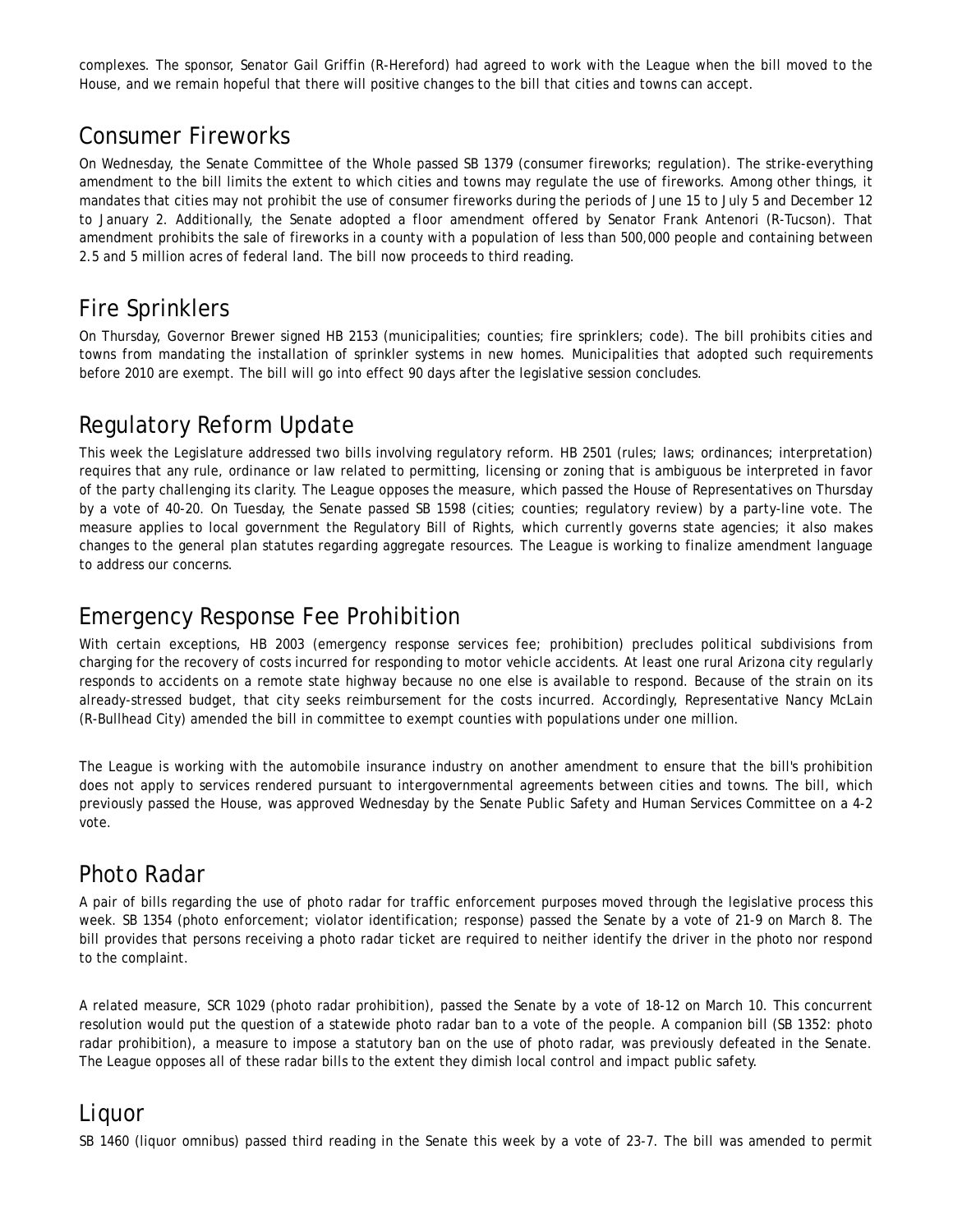municipalities and counties to protest the transfer of an existing liquor license to a new business owner; that had been one of our principal points of contention. The bill now proceeds to the House.

# Political Signs

On Tuesday, the House debated HB 2500 (political signs) in the Committee of the Whole. This bill provides that political signs must be permitted in public rights-of-way as long as they don't create a public safety hazard. The bill sponsor, Representative David Gowan (R-Sierra Vista), offered a floor amendment crafted by the League that provides for:

- the inclusion of candidate contact information (to facilitate the return of removed signs);
- the length of time required (ten business days) cities must hold signs for candidates before the signs are otherwise disposed;
- immunity for municipalities for failure to remove non-compliant signs; and
- the creation of business zones within which political signs are prohibited.

The House passed its third reading on March 10 by a vote of 34-26.

# Managed Competition and Personnel Compensation

On March 10, the Senate Committee of the Whole passed SB 1322 (s/e: managed competition, city services), a bill mandating comprehensive private competition for city services. The bill was amended on the floor by its sponsor, Senator Frank Antenori (R-Tucson), to change the population threshold of cities to which the bill applies from 200,000 to 500,000 persons. The amendment also raised the maximum dollar limit of permissible non-competed contracts from \$50,000 to \$75,000.

The Senate Committee of the Whole also passed SB 1345 (s/e: municipal employees; compensation). The bill originally provided that, beginning in 2014, the number of municipal employees shall not exceed 0.4 percent of the population of the city and that the average compensation of municipal employees shall not exceed the average salary of private sector employees in that community. The bill was amended on the floor to provide that the average compensation of a municipal employee shall not exceed 110% of the average salary of private sector employees.

SB 1347 (cities; compensation baseline) rolls back municipal pay grades to their fiscal year 2007 levels. The bill was retained on the Committee of the Whole calendar.

SB 1322 and SB 1345 will likely be third read next week. Although these bills, in their current form, apply only to Arizona's largest cities, they represent a terrible precedent and a frontal assault on local control and self-governance. Accordingly, the League strongly encourages all of its members to contact their senators to **urge a "NO" vote** on these two bills.

# Rental Sales Tax Collection Update

HB 2289 (real property; rental; municipal taxes) passed the House on third read by a vote of 39-21 on Thursday. The bill had previously passed out of committee with a strike-everything amendment requiring the Department of Revenue (DOR) to collect and remit real property rental taxes for self-collecting cities on a quarterly basis. The bill, however, was further amended on the floor with language negotiated between Representative Jeff Dial (R-Ahwatukee), DOR and the League. The bill now requires DOR to provide information on its website regarding real property rental licensing and payment requirements. The League would like to thank Representative Dial for his cooperative efforts, and we look forward to continuing to work productively with him in the future.

#### Pension Reform Update

The major pension reform bills pending in the Legislature progressed through the process this week. SB 1609 (retirement systems; plans; plan design), Senator Steve Yarbrough's (R-Chandler) comprehensive pension reform bill, was first read and assigned to the House Committee on Employment and Regulatory Affairs. HB 2726 (public retirement systems; plan design), sponsored by Speaker of the House Kirk Adams, passed out of the House Rules Committee on Monday and both caucuses on Tuesday. The League continues to support the efforts of the Legislature to enact meaningful reform to our state's pension system.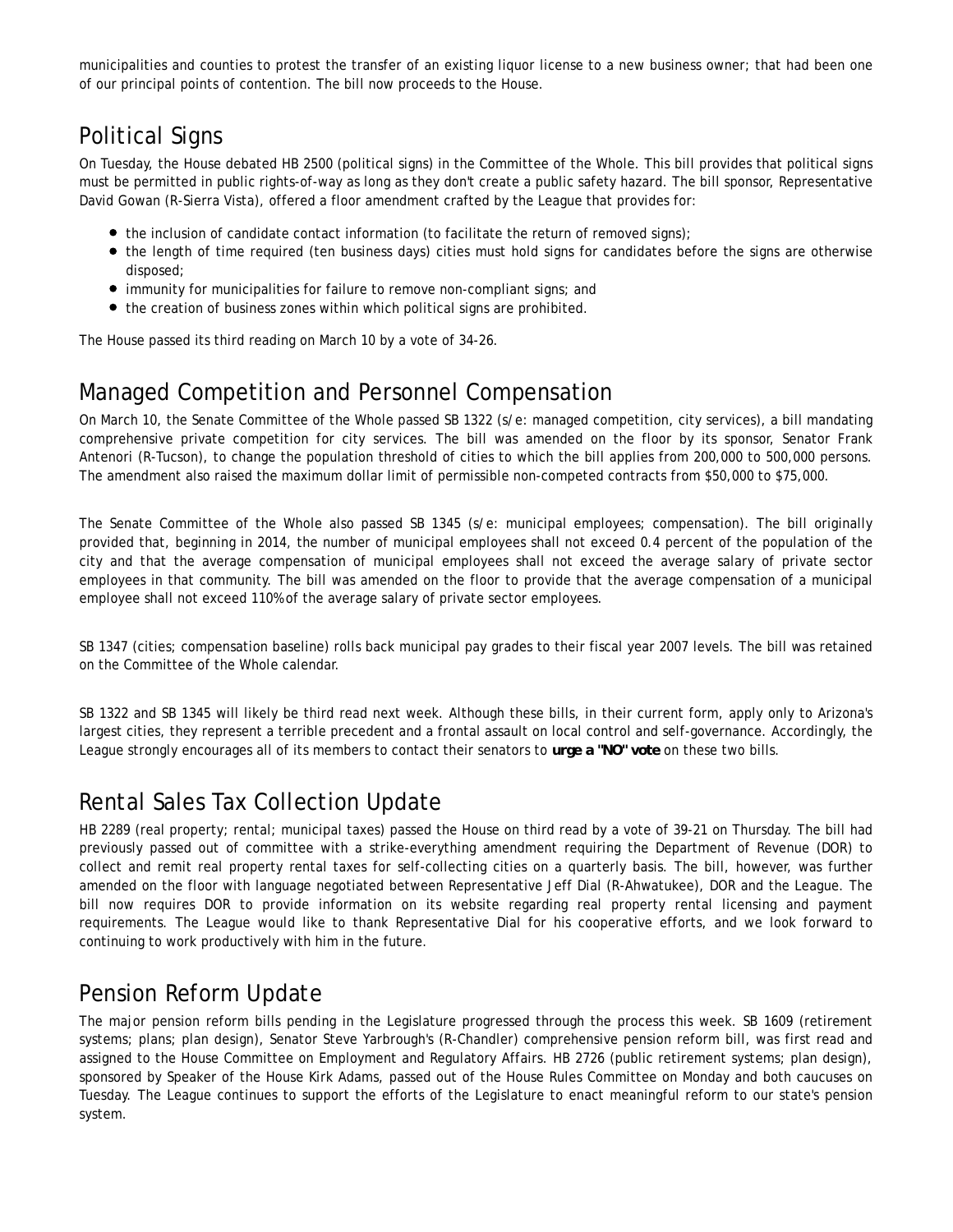### Legislator Profile: David Burnell Smith

Representative David Burnell Smith distinctly remembers his first fight as a Golden Gloves boxer. Perhaps that's partly because his first boxing match was also his last.

Growing up in West Virginia, young David had listened to his dad's title fight on the radio. His father was contending for the Golden Gloves championship of his weight class. At five-foot-six, the elder Smith was a relatively diminutive yet ferocious boxer. He did not, however, fare well on that particular day. "Smith takes another hit!" "Smith is knocked down again," the sportscaster reported.

Determined to make his father proud, David climbed into the ring after having trained tirelessly for weeks. Finally, his moment arrived. The bell rang and the fight was on. Within seconds, he had his own bell rung. "I was hit so hard, I saw stars," the District 7 Representative recalls. He staggered through the remainder of the fight, but he never quit, and he was never knocked down.



The future lawmaker quickly concluded that he wasn't born to be a pugilist and decided that he would do his future fighting in the courtroom. His journey to the Bar, however, involved a long and uphill climb out of the hollers of West Virginia.

Raised in the heart of Appalachia, Rep. Smith learned at an early age about the value of hard work and determination. He got his first job as a newspaper boy at age nine, and he has worked continuously ever since. He worked at Kroger's grocery through high school and worked his way through the University of Charleston as a night clerk at a community bank. Working the graveyard shift, he would arrive at the bank at midnight, proofread checks through the night, rush home to change, head off to school, power through some homework, and then try to sneak in a couple hours of sleep before starting all over again. It was, he remembers, a miserable way to live.

Rep. Smith also learned a great deal about human nature as a youngster traveling the back roads of West Virginia with his father, an employee of Dupont Chemical who served as a part-time minister in the Methodist Church. "He taught me that people who pray the loudest and the longest are the ones you need to watch out for the most," says Rep. Smith. "You can see the real nature of people far more clearly through their deeds than their words."

Following college and a tour in the Coast Guard reserves, Rep. Smith went to work for Gulf Oil. A highly successful sales representative in the field, he won a trip to Disney World for his achievements. More important, Gulf paid his way through law school at the University of Baltimore. Upon graduation from law school, Gulf offered him a position as one of two lawyers in the company's nascent environmental law department. Because he aspired to be a trial lawyer, Rep. Smith declined the offer, though he can't help but wonder how his life would have differed had he overseen the explosive growth of the oil giant's environmental practice.

Rep. Smith instead embraced his wife's objective to relocate to her native Colorado, where he built a successful law practice from scratch, working around the clock and indefatigably marketing his services. By and by, he was presented with a chance business opportunity in Glendale. That led to his passage of the Arizona Bar exam and commencement of a legal practice in the Valley. He purchased a house in Carefree, where he and his wife have lived ever since.

One day, in the course of representing a client, Rep. Smith traveled to the city offices of Peoria. "I'd like to see the judge," he requested. A clerical employee responded, "We don't have one. You want to be one?" "I said 'OK'," Rep. Smith recollects, "and just like that I became a judge pro tem."

Rep. Smith served on the bench for ten years, between 1984 and 1994, while he continued his private law practice. Somehow during that period, he also found time to appear in the movies. Notably, he played the role of a detective in Dead Girls Don't Tango, a campy murder mystery starring Karen Black. (He has a screen credit for this performance as "Dennis" in the Internet Movie Database - look it up!)